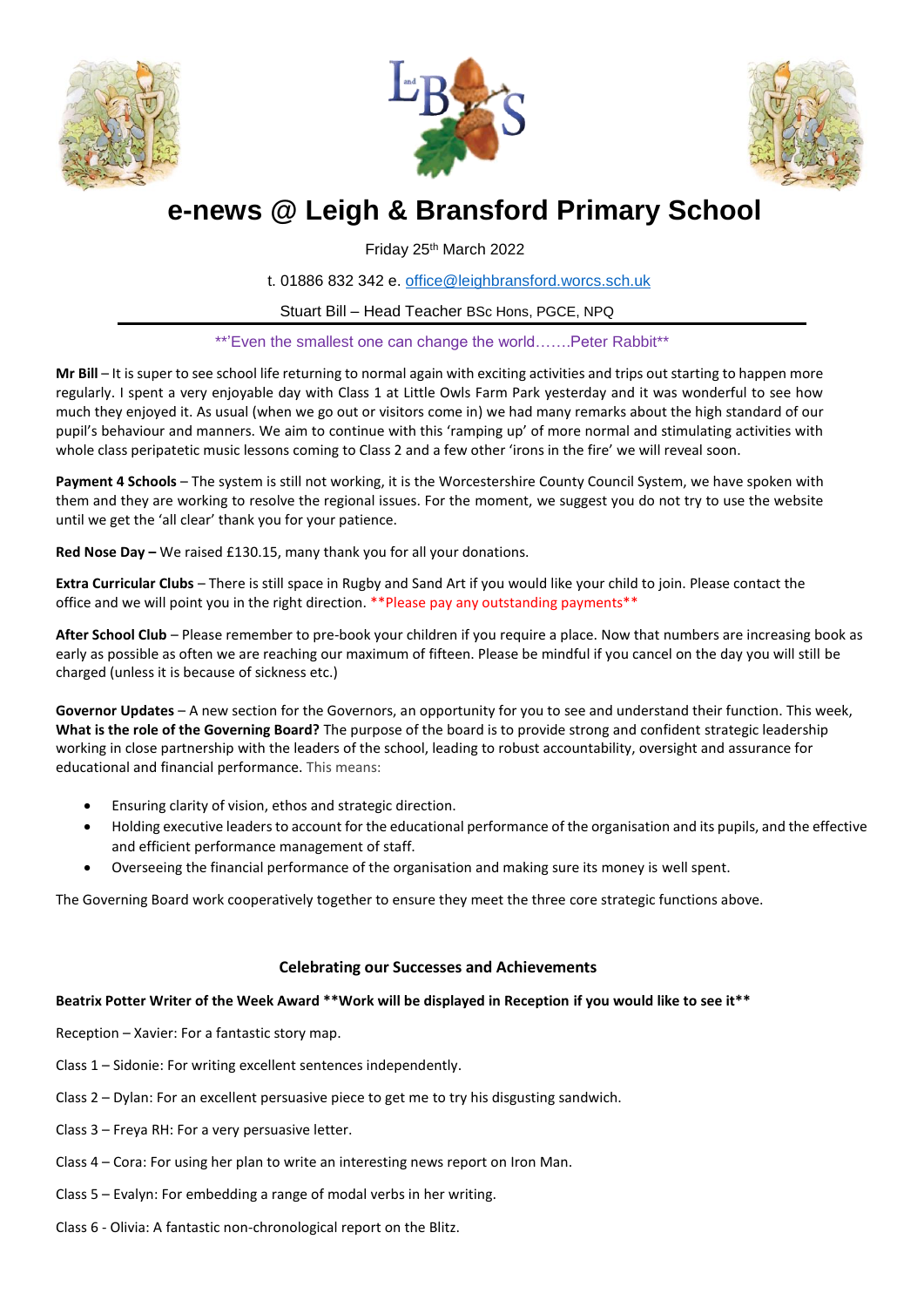#### **Alan Turing Maths Award**

Reception – Bella: For 3D shape work.

Class 1 – Harrison: For working hard to measure and use the correct vocabulary.

Class 2 – Robyn: For excellent understanding of halves and quarters.

Class 3 – Harry: For accurate measuring of in our length work.

Class 5 – Luca: For excellent knowledge of his multiplication tables and knowing them all (including the inverse) in under half a minute.

Class 6 - Darcy & Neve: Brilliant effort when converting fractions and decimals.

#### **Dr Seuss Reading Award**

Class 2 – Eva: For always reading at any opportunity.

- Class 3 Edey: For determined dictionary work.
- Class 4 Riley: For contributing well in group discussion about a poem.
- Class 5 Isla: For great contributions in guided reading sessions.
- Class 6 Erin: Fantastic reading skills, completing our whole class text 'Goodnight Mr Tom' so quickly.

### **William Morris Art Award**

- Class 2 Maisy: For taking care over her artwork when drawing and tracing lines.
- Class 3 Callie: For excellent work on prehistoric art.

#### **Thoughtful Theodore**

Class 5 – Charlotte & Daisy: For always being so helpful to Mrs Sage.

#### **Determined Dotty**

Class 6 - Sammy & Archie: Excellent effort in all their work.

#### **Respectful Rhian**

Class 1 – Whole class: For fantastic behaviour on the school trip.

Class 4 – Evelyn: Showing respect to all.

Class 4 – Dexter: For asking thoughtful questions when interviewing characters from Iron Man.

#### **\*\*\*Term Dates for your Diary\*\*\***

Spring term – Wednesday  $5<sup>th</sup>$  January 2022 – Friday  $8<sup>th</sup>$  April 2022

Easter – Friday 8th April 2022 – Monday 25th April 2022

Summer Term – Monday 25<sup>th</sup> April 2022 – Thursday 21<sup>st</sup> July 2022

Summer mid-term – Friday 27<sup>th</sup> May 2022 – Monday  $6<sup>th</sup>$  June 2022